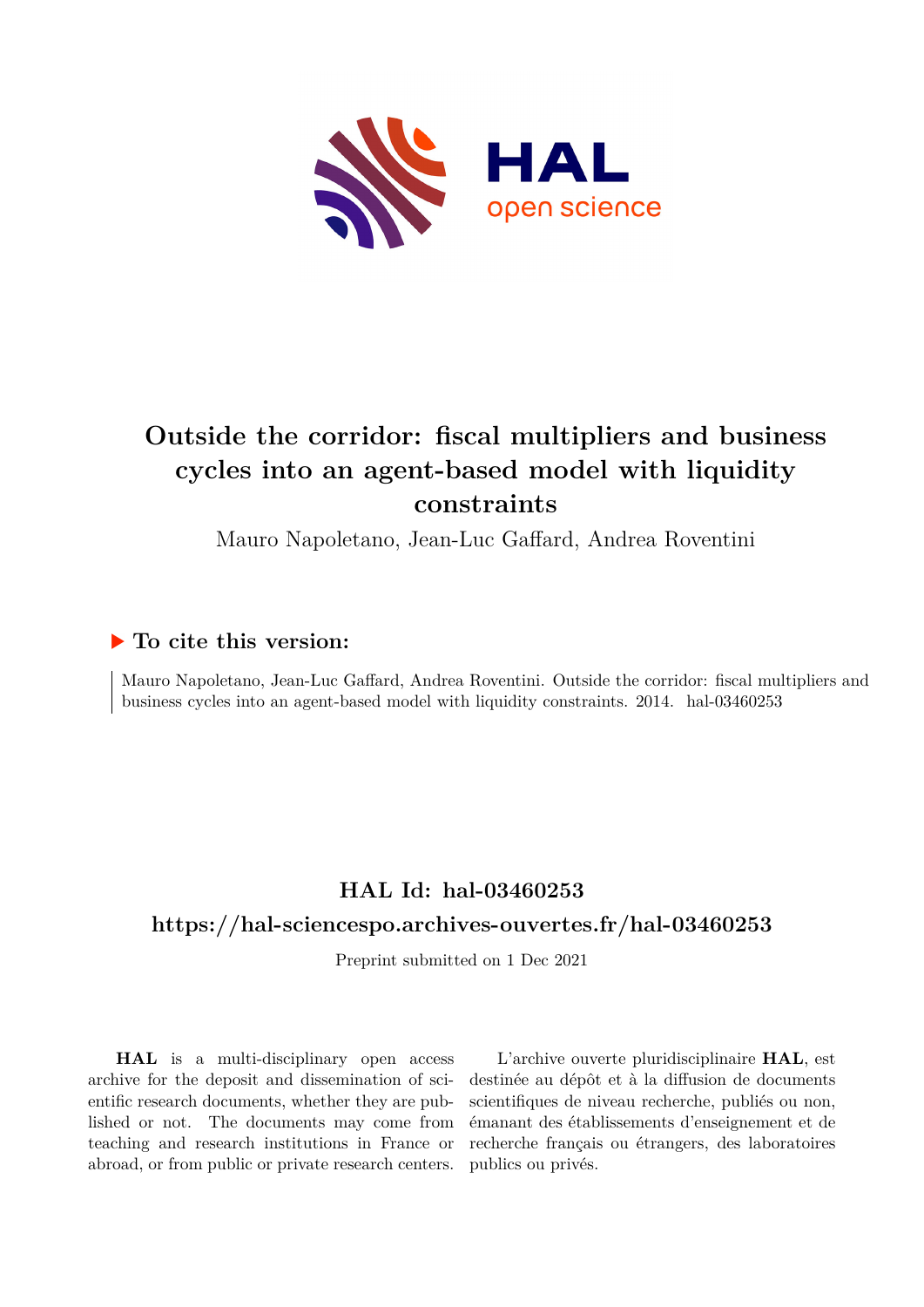# *Working paper*

## **OUTSIDE THE CORRIDOR: FISCAL MULTIPLIERS AND BUSINESS CYCLES INTO AN AGENT-BASED MODEL WITH LIQUIDITY CONSTRAINTS**

**Mauro Napoletano**

*OFCE and Skema Business School, Scuola Superiore Sant'Anna*

**Jean-Luc Gaffard** *OFCE and Skema Business School*

**Andrea Roventini** *Università di Verona, Scuola Superiore Sant'Anna, OFCE and Skema Business School* 

**September 2014**

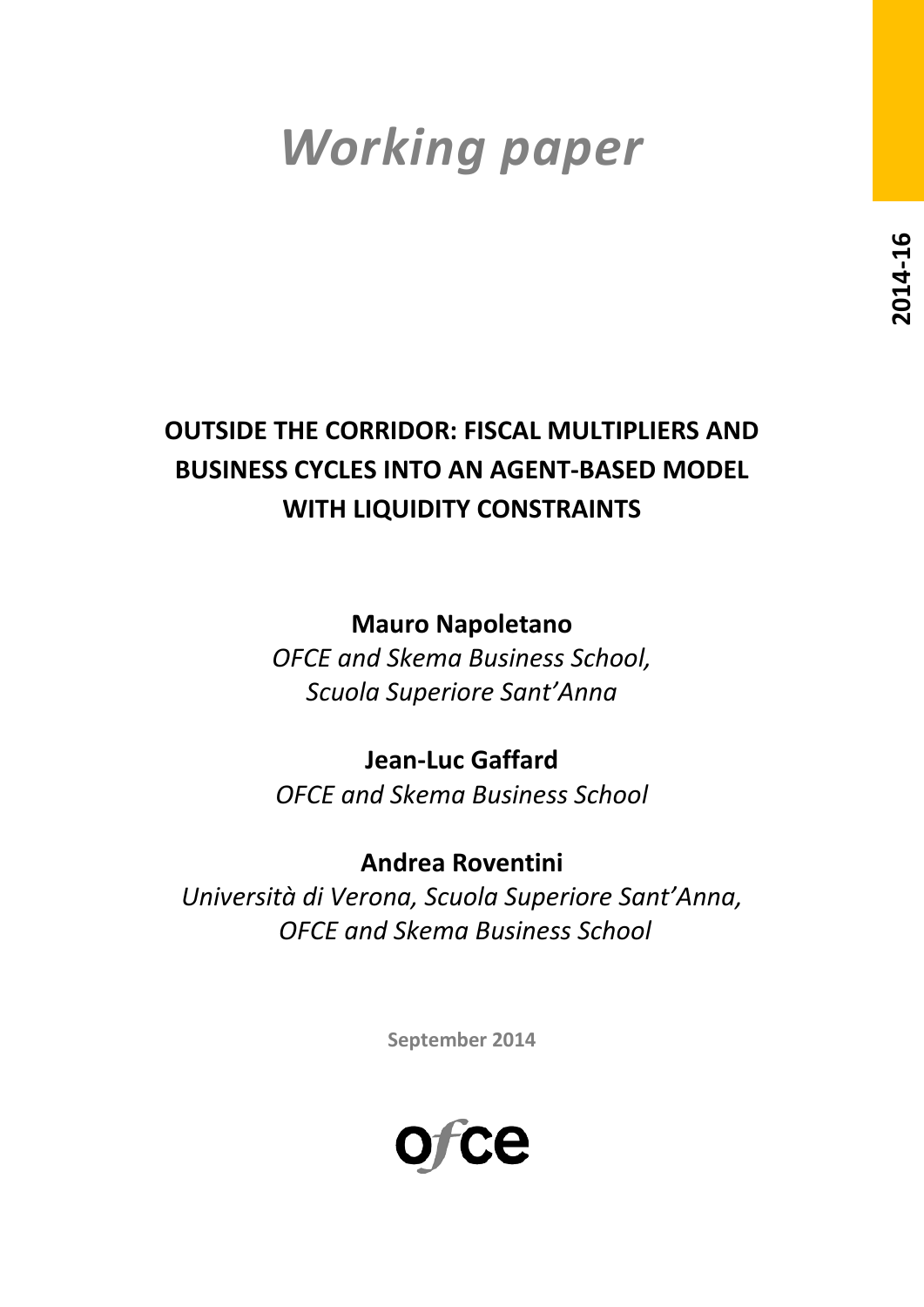## Outside the corridor: fiscal multipliers and business cycles into an agent-based model with liquidity constraints

Mauro Napoletano<sup>∗</sup> Jean-Luc Gaffard†

, Andrea Roventini‡

September 10, 2014

#### Abstract

We build an agent-based model to study how fiscal multipliers can change over the business cycle. Our approach considers the economy as a complex evolving system. In that, fiscal state-dependent multipliers are emergent disequilibrium phenomenon stemming from the interaction among an ecology of heterogeneous agents. We study fiscal multipliers in response to different microeconomic shocks hitting the economy. We show that deficit-spending fiscal policy dampens the effect of a shock and lowers its persistence. Moreover, we show that the size and dynamics of the fiscal multiplier is inversely related to the evolution of credit rationing in the aftermath of the shock. We also investigate the effects of two different balanced budget rules. In the first type of such experiments, government expenditure is constrained to be equal to tax revenues of each period. In the second one the tax rate is eventually raised to balance a given level of government expenditure. We show that fiscal multipliers are very low with both balanced-budget rules. Finally, we show that fiscal multipliers are higher into more leveraged economies.

Keywords: Keynesian economics, Fiscal Multipliers, Corridor Effects, Agent-based models, Liquidity constraints JEL classification: E63, E21, C63

## 1 Introduction

In the economics of Keynes, agents who are unable to sell as much as they would like at prevailing prices restrict demands in other markets. Unemployed workers cut their consumption demand. Demand-constrained firms restrict their demand for labor. Then supplies and demands depend on the current income and and multiplier effects matter.

<sup>∗</sup>OFCE and Skema Business School, Sophia-Antipolis (France), and Scuola Superiore Sant'Anna, Pisa (Italy); E-mail address: mauro.napoletano@sciencespo.fr

<sup>†</sup>OFCE and Skema Business School, Sophia-Antipolis (France) ; E-mail address: jeanluc.gaffard@sciencespo.fr

<sup>‡</sup>Universit`a di Verona (Italy), Scuola Superiore Sant'Anna, Pisa (Italy), and OFCE, Sophia-Antipolis (France); E-mail address: andrea.roventini@univr.it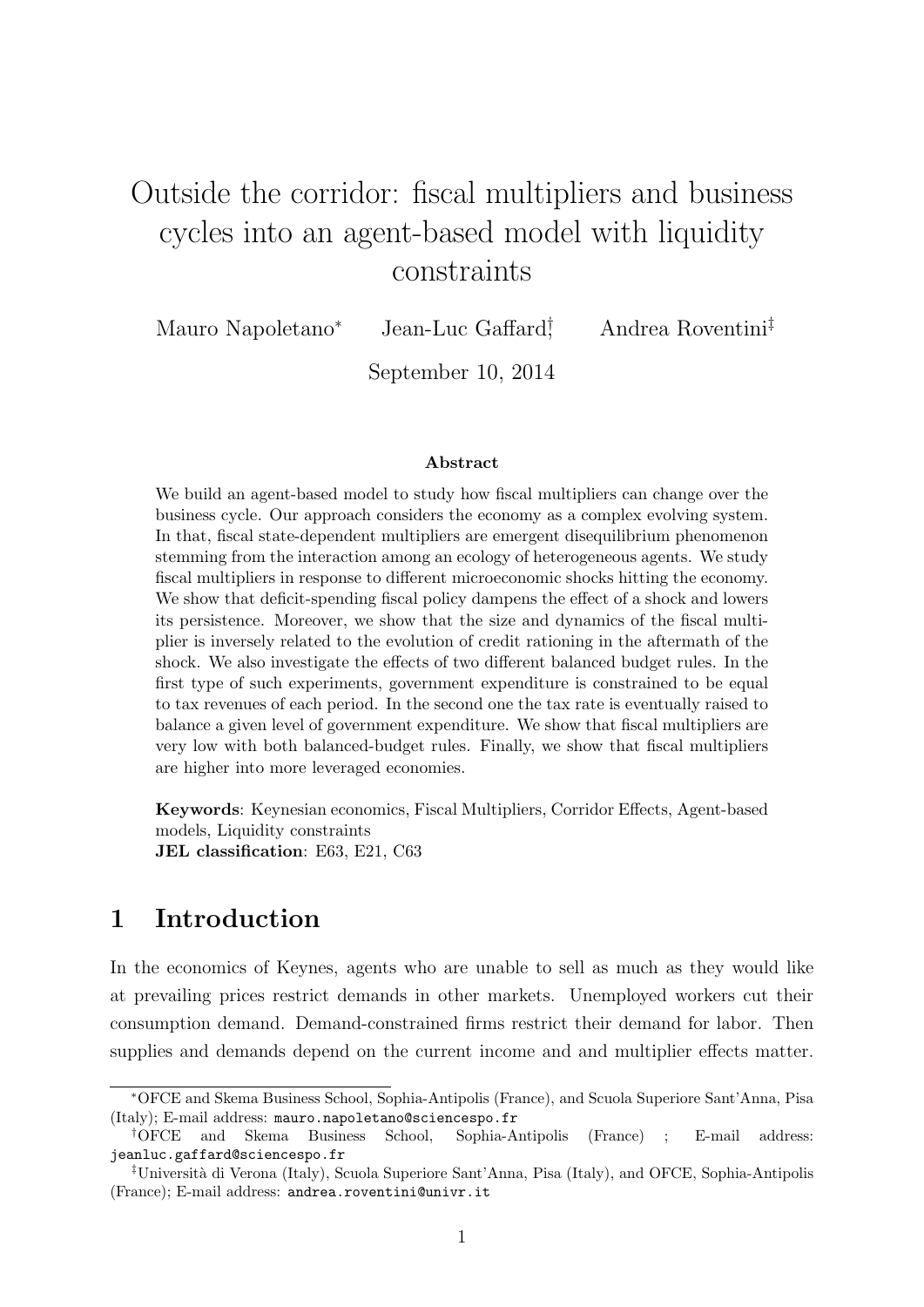The recent crisis has revealed that multiplier values can be significantly higher in economic downturns than in normal times. For instance, in 2009 the IMF had estimated that multipliers in developed countries averaged about 0.5, while it now calculates that they range from 0.9 to 1.7 during the Great Recession (see Blanchard and Leigh, 2013). The notion of state-dependent multipliers, corroborated by a growing body of recent empirical research (see e.g. Auerbach and Gorodnichenko, 2012; Bachmann and Sims, 2012), is reminiscent of Leijonhufvud (1973) corridor theory. According to Leijonhufvud, "inside the corridor, multiplier-repercussions are weak and dominated by neoclassical market adjustments, while outside the corridor, they should be strong enough for effects of shocks to the prevailing state to be endogenously amplified" (Leijonhufvud, 1973). One explanation for the corridor effect is the tightness of the liquidity constraints faced by households. During booms liquidity constraints are non-binding, and households engage into standard permanent-income consumption smoothing. Consequently, aggregate consumption depend less on current income and the size of the fiscal multiplier is low. In contrast, during economic downturns liquidity constraints are binding, and consumption is more sensitive to current income variations. Recent DSGE models (e.g. Eggertsson and Krugman, 2012) have modeled consumers debt overhangs as exogenous, or have investigated corridor effects in frameworks with limited agent heterogeneity. In our model agents have heterogeneous financial conditions and debt overhangs may emerge endogenously. Moreover, the size of fiscal multipliers affected by monetary policy as well as by structural conditions (e.g. distribution of household leverage). Our approach considers the economy as a complex evolving system. In that, fiscal state-dependent multipliers are emergent disequilibrium phenomenon stemming from the interaction among an ecology of heterogeneous agents. We study fiscal multipliers in response to different microeconomic shocks hitting the economy. We show that deficit-spending fiscal policy dampens the effect of a shock and lowers its persistence. Moreover, we show that the size and dynamics of the fiscal multiplier is inversely related to the evolution of credit rationing in the aftermath of the shock. We also investigate the effects of two different balanced budget rules. In the first type of such experiments, government expenditure is constrained to be equal to tax revenues of each period. We find, that fiscal multipliers are still time varying, but they are lower and converge towards a zero value. Similar results are observed under the second type of balanced budget rule, according to which the tax rate is eventually raised to balance a given level of government expenditure. The paper is organized as follows. Section [2](#page-4-0) describes the model. Section [3](#page-7-0) discusses the steady state conditions of the model. Section [4](#page-9-0) presents some preliminary simulation results. Finally, Section [5](#page-13-0) concludes.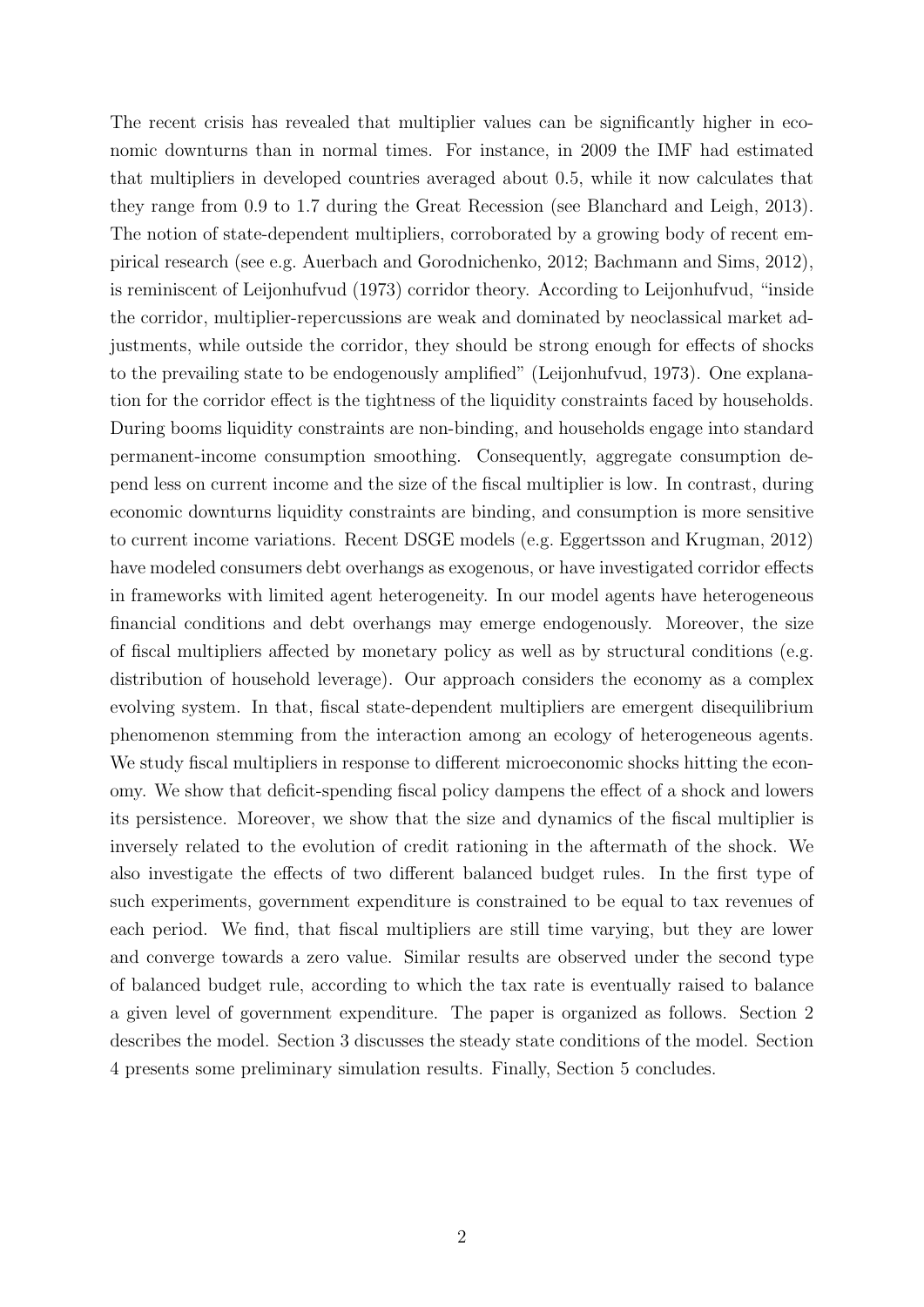## <span id="page-4-0"></span>2 A simple endowment economy

There are N heterogeneous households. Each household i has access to a given amount of a homogeneous input good ('wheat') that she can gather at no cost, but that she cannot use for consumption . In order to consume, each household has to sell her endowment good to homogeneous firms ('the mills') that use it to produce an output good ('flour'). The output good is purchased by households and used for their consumption

Each mill produces the consumption good on demand by using a constant returns to scale technology. The production function of a mill j is  $Y_{jt} = L_{jt}$ . This implies that total output is simply

$$
Y_t = L_t
$$

where  $L_t$  is the amount of wheat purchased. Mills always buys the wheat from each households in proportion to the household share of total wheat available. In addition, each firm can buy all the input good she needs at the price  $P_l$  up to to the total amount of input available  $(L^{max})$ . Furthermore, the mill produces at zero profit so that the final price of the output is simply  $P_o = P_l$ . Finally, notice that the above assumptions imply that the level of output of the mill will (and thus household incomes) will be determined by the level of overall consumption demand (up to the level where the input constraint  $L^{max}$  becomes binding).

Each household has a desired level of consumption  $Z_i$ , that we assume to be constant over time Once desired consumption is determined it is possible to identify two classes of agents: savers and borrowers. Savers are households whose current liquid wealth  $W_{it}$  is larger than desired consumption (i.e.  $Z_i \leq W_{it}$ ). At the other extreme, borrowers have liquid wealth  $W_{it}$  that is lower than desired consumption  $Z_{it}$  (i.e.  $Z_i > W_{it}$ ). Savers can always finance their consumption with their own wealth. Accordingly, consumption of this class of agents is always equal to their desired level. In contrast, borrowers need financing from the credit sector to satisfy their consumption plans.

In the credit sector there is a representative bank that stocks the wealth of all agents and grants credit to borrowers. Total credit supply is set as a multiple of the net worth of the bank  $E_t^B$  (e.g. Delli Gatti et al., 2005)

$$
TS_t = kE_t^B, \quad k > 0 \tag{1}
$$

where  $k$  is the credit multiplier. We assume an endogenous money framework, so that  $\rightarrow k > 1$ . Furthermore, credit is allocated to agents using a pecking order (see Dosi et al., 2013) that depends on the on the ratio between household's wealth  $W_{it}$  and her credit demand  $CD_{it}$ .

$$
\frac{W_{it}}{CD_{it}}
$$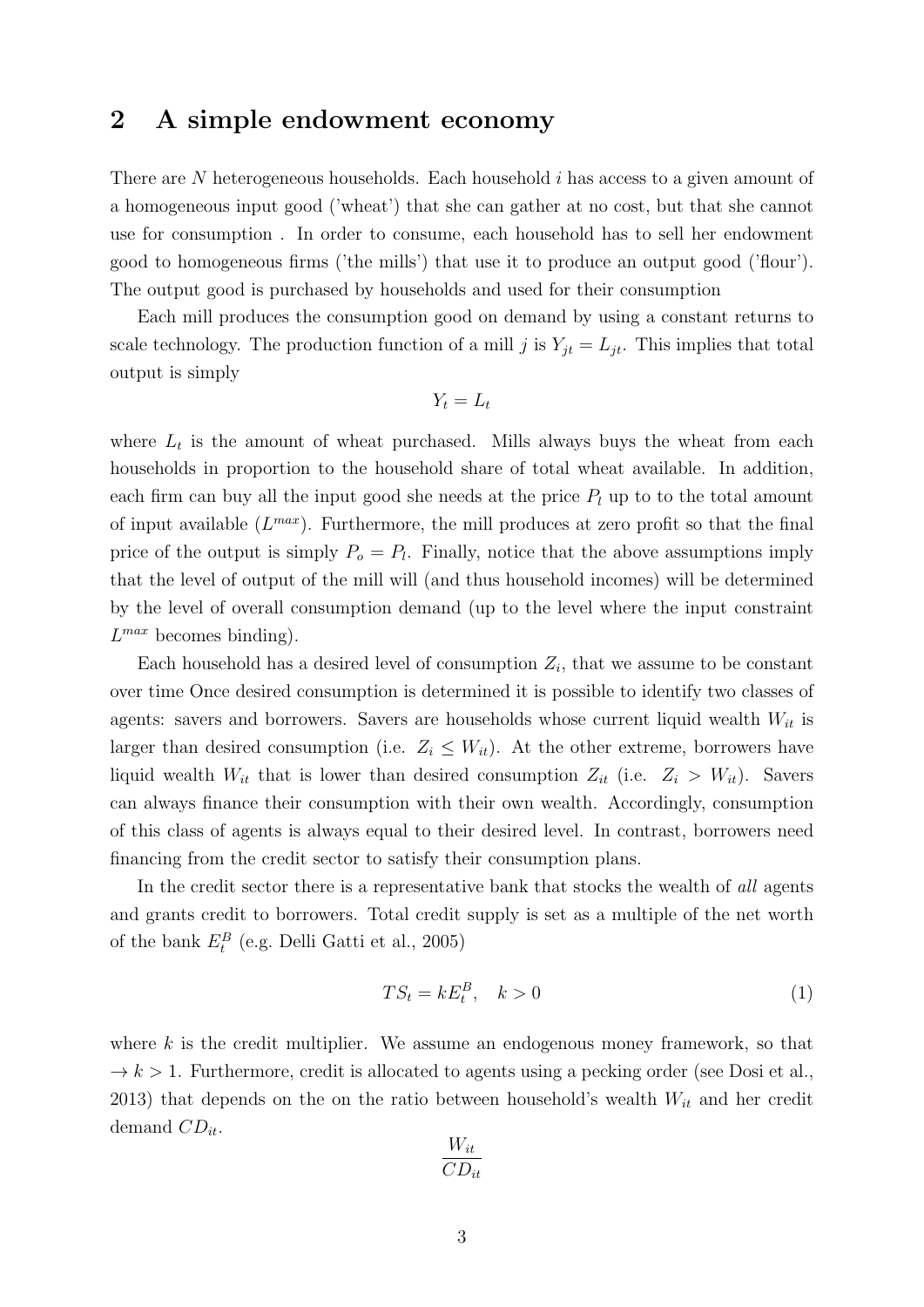where  $CD_{it}$  is equal to the difference between the borrower's desired consumption and her wealth

$$
CD_{it} = Z_{it} - W_{it}
$$

The above assumptions imply that total credit demand can be lower or higher than total credit supply. In the former case all borrowers are able to get credit from the bank. In the latter case some borrowers are partially or totally rationed in the credit market. The lower is the position of the household in the pecking order, the higher is her probability of being credit-rationed. Borrowers who are denied credit are not able to satisfy their consumption plan. Their actual consumption is equal to their wealth  $W_{it}$ .

The bank sets the interest rate on loans  $r^b$  by applying a mark-up  $\mu^b$  on the baseline interest rate r set by the central bank. Likewise, the interest rate paid on deposits,  $r<sup>s</sup>$  is determined by applying a mark-down  $\mu^s$  on the central bank interest rate. We get

$$
r^{b} = r(1 + \mu^{b})
$$
  

$$
r^{s} = r(1 + \mu^{s})
$$
 (2)

Bank liabilities,  $L_t^B$  are determined as the difference between assets (equal to total credit supply) and net-worth of the bank

$$
L_t^B = kE_t^B - E_t^B = (k-1)E_t^B
$$

Bank profits,  $\pi_t^B$  are simply equal to

$$
\pi_t^B = r_t^b(kE_t^B) - r^s(k-1)E_t^B = [r^s + k(r^b - r^s)]E_t^B
$$
\n(3)

The law of motion of bank's net worth is

$$
E_t^B = E_{t-1}^B + \pi_t^B - \sum_{i=1}^N BD_{it}
$$

Bank profits are distributed to a homogeneous class of agents ("the bankers") if bad debt is zero and are not distributed otherwise. The bankers fully consume their income.

Let us now turn to describing fiscal policy. We assume that taxation is proportional to income at the tax rate t so that disposable income of household i is simply  $y_{it}^D = (1 - \tau)y_{it}$ . The government sets consumption level and the tax rate according to different fiscal rules. Government debt (if any) is purchased by the central bank. Aggregate demand  $AD_t$ determined as the sum of households and government consumption, respectively  $C_t$  and  $G_t$ , plus the consumption of bankers if any ( and equal to bank profits  $\pi_t^B$ ). As long as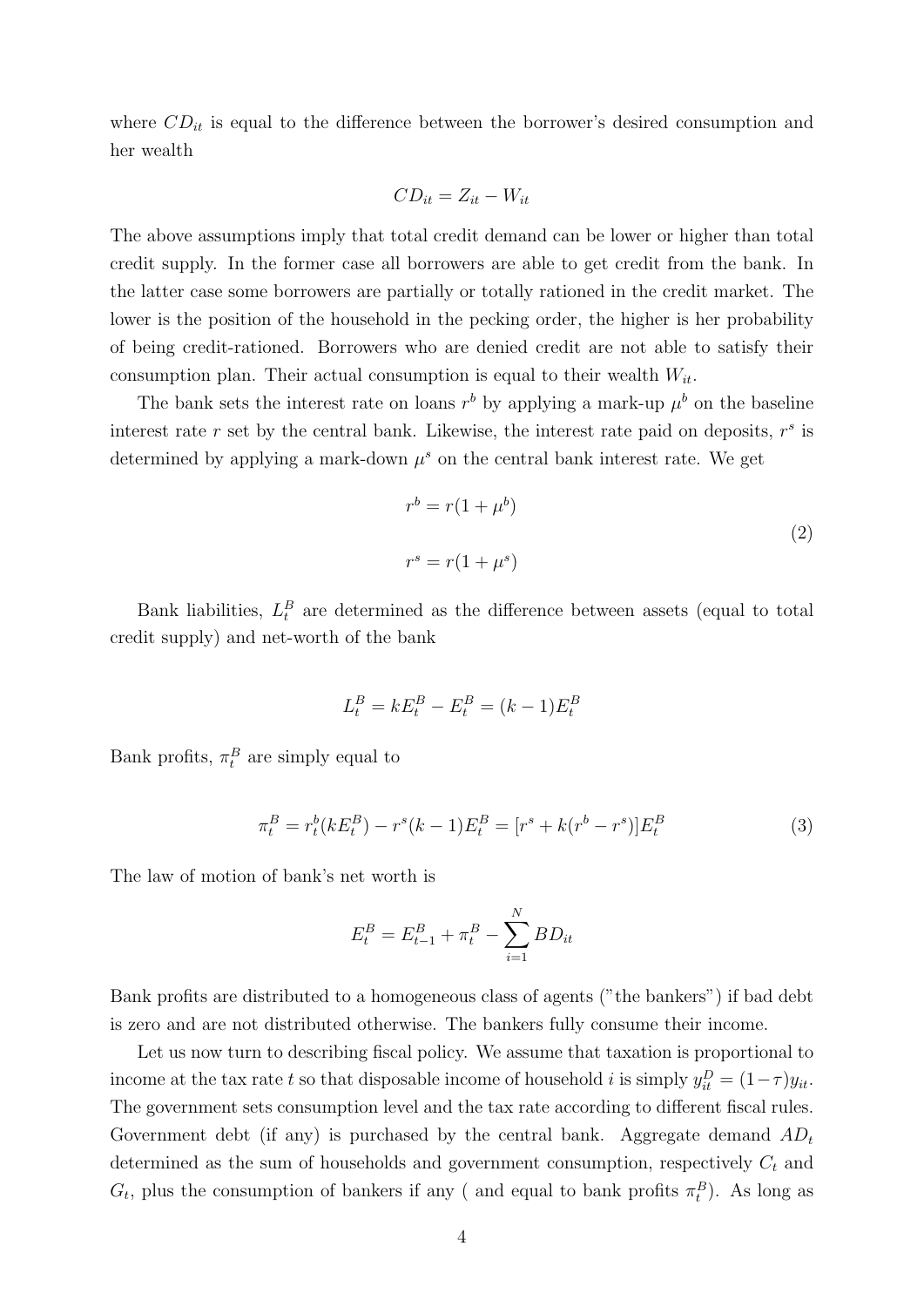the constraint  $L^{max}$  is not binding aggregate income is determined by aggregate demand. Formally, we get:

$$
Y_t = AD_t = C_t + G_t + \pi_t^B
$$

Total households income  $Y_t^H$  is total income minus the income of bankers, i.e.  $Y_t^H$  =  $Y - \pi_t^B$ .

Finally, let us discuss households' balance sheet dynamics. Let define  $\beta_{it} = Z_i/W_{it}$  as the propensity to consume out of wealth of agent i at time t. It follows that,  $\beta_{it} > 1$  if the household is a borrower and  $\beta_{it} \leq 1$  if she is a saver. We assume that consumption loans must be fully repaid at the end of each period. The same occurs for the remuneration of savings. It follows that the law of motion of agent's wealth is

$$
W_{it+1} = (1 - \tau)y_{it} - (1 + r_b)(\beta_{it} - 1)W_{it}
$$
\n<sup>(4)</sup>

if the agent is a borrower, and

$$
W_{it+1} = (1 - \tau)y_{it} + (1 + r_s)(1 - \beta_{it})W_{it}
$$
\n<sup>(5)</sup>

if the agent is a saver. In the above equations  $r_b$  and  $r_s$  (with  $r_b \geq r_s$ ) are respectively the borrowers' and lenders' interest rate. Households who are unable to repay their debt go bankrupt. From 4 one gets that the condition for bankruptcy is simply that household's resources at the beginning of the period are lower than debt plus interests, i.e.

$$
(1 - \tau)y_{it} < (1 + r_b)(\beta_{it} - 1)W_{it}
$$

The above can also be re-expressed using consumption levels

$$
(1 - \tau)y_{it} < (1 + r_b)(C_{it} - W_{it})
$$

Once bankruptcy occurs the wealth of the household is reset to zero and the bank gets a credit loss equal to

$$
BD_{it} = (1 + r_b)(C_{it} - W_{it}) - (1 - \tau)y_{it}
$$

Bankrupted households are denied access to the credit market for  $T_{default}$  periods.

The sequence of events unfolding in each period is the following

- Desired consumption of the period is determined. Households credit demand is determined
- Government consumption and the government balance is determined
- Total credit supply is determined. Credit is allocated to consumers. Actual private consumption is determined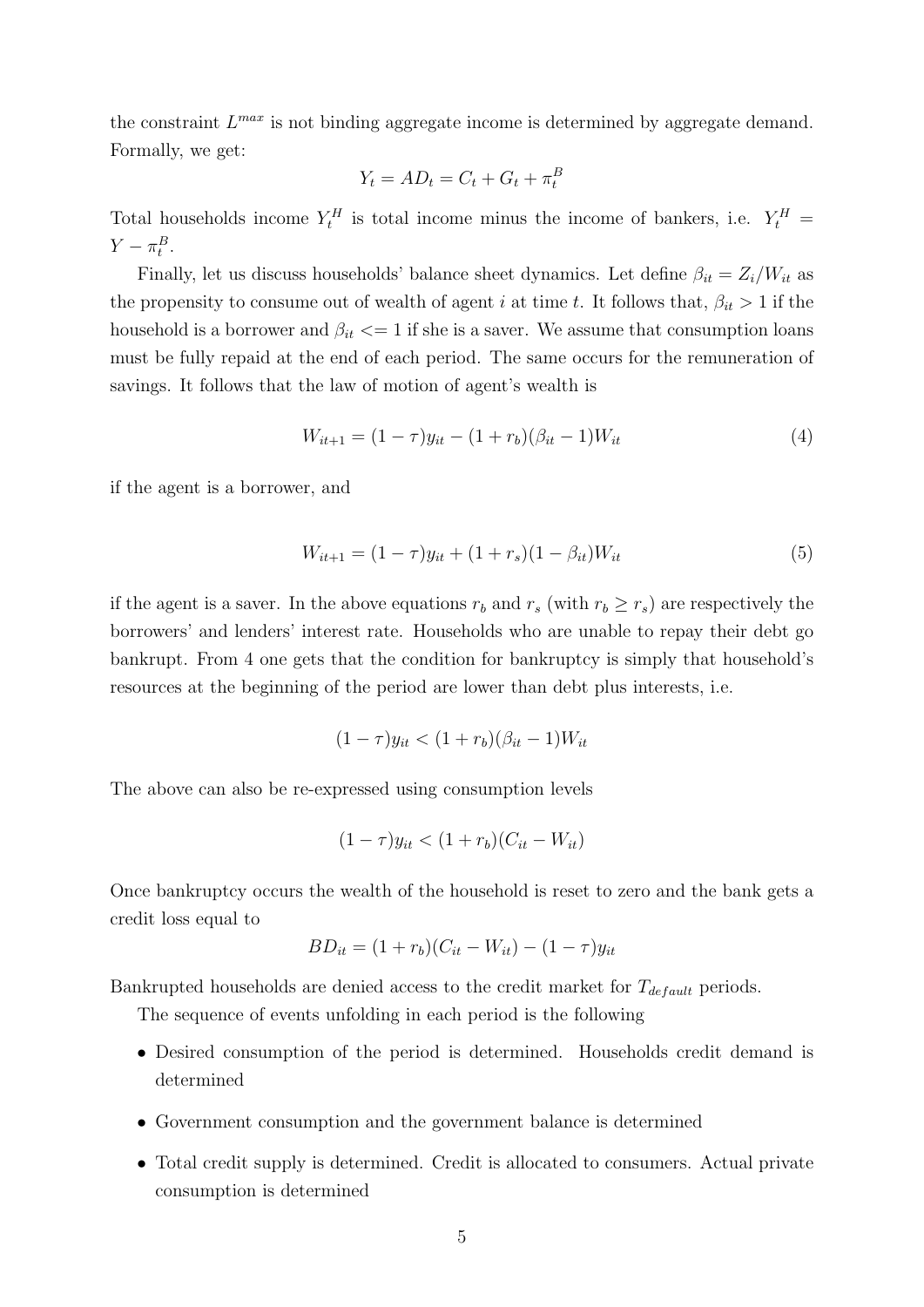- Aggregate income of the period is determined and distributed
- Taxes are collected
- Debt is repaid. Household's wealth is determined. Household bankruptcy is determined

## <span id="page-7-0"></span>3 Steady State Conditions

Before carrying simulation experiments we identify the steady state conditions of the model. By steady state here, we mean a state of the economy where levels of all microeconomic variables (households wealth, households income, households consumption, debt, profits of the bank) are constant and where levels of all macroeconomic variables (aggregate consumption, aggregate government expenditure, tax revenues, aggregate income) are also constant.

To find the steady state conditions of the model described in the previous section we focus on steady state conditions for households wealth. Indeed, household wealth plays a central role in the model, as it determines actual consumption, aggregate income, tax revenues (and thus government balance). In addition, by determining the overall amount of consumption loans it affects banks' revenues and net worth. First, notice that the assumption that each mill buys wheat from a household in proportion to the household's share of total wheat implies that each household is entitled a time-invariant share of total household income. Let us label this share by  $\alpha_i$ . If  $Y_t^H$  is total household income of the period, then disposable income of each household;  $y_{it}$  is equal to

$$
y_{it} = \alpha_i (1 - \tau) Y_t^H
$$

As we said in the previous section, households whose marginal propensity to consume out of wealth is lower or equal to 1 always satisfy their consumption plans. In contrast, agents with  $\beta_i > 1$  need to borrow to achieve their desired consumption. We focus on steady states of the model where credit rationing is absent. Accordingly, all borrowers are able to get their desired consumption level. Using this fact, we get that the steady state level of wealth household i is

$$
w_i^* = \frac{\alpha_i (1 - \tau) Y^{H*}}{[1 - (1 + r^b)(1 - \beta_i^*)]}
$$
(6)

if the agent is a borrower and

$$
w_i^* = \frac{\alpha_i (1 - \tau) Y^{H*}}{[1 - (1 + r^s)(1 - \beta_i^*)]}
$$
(7)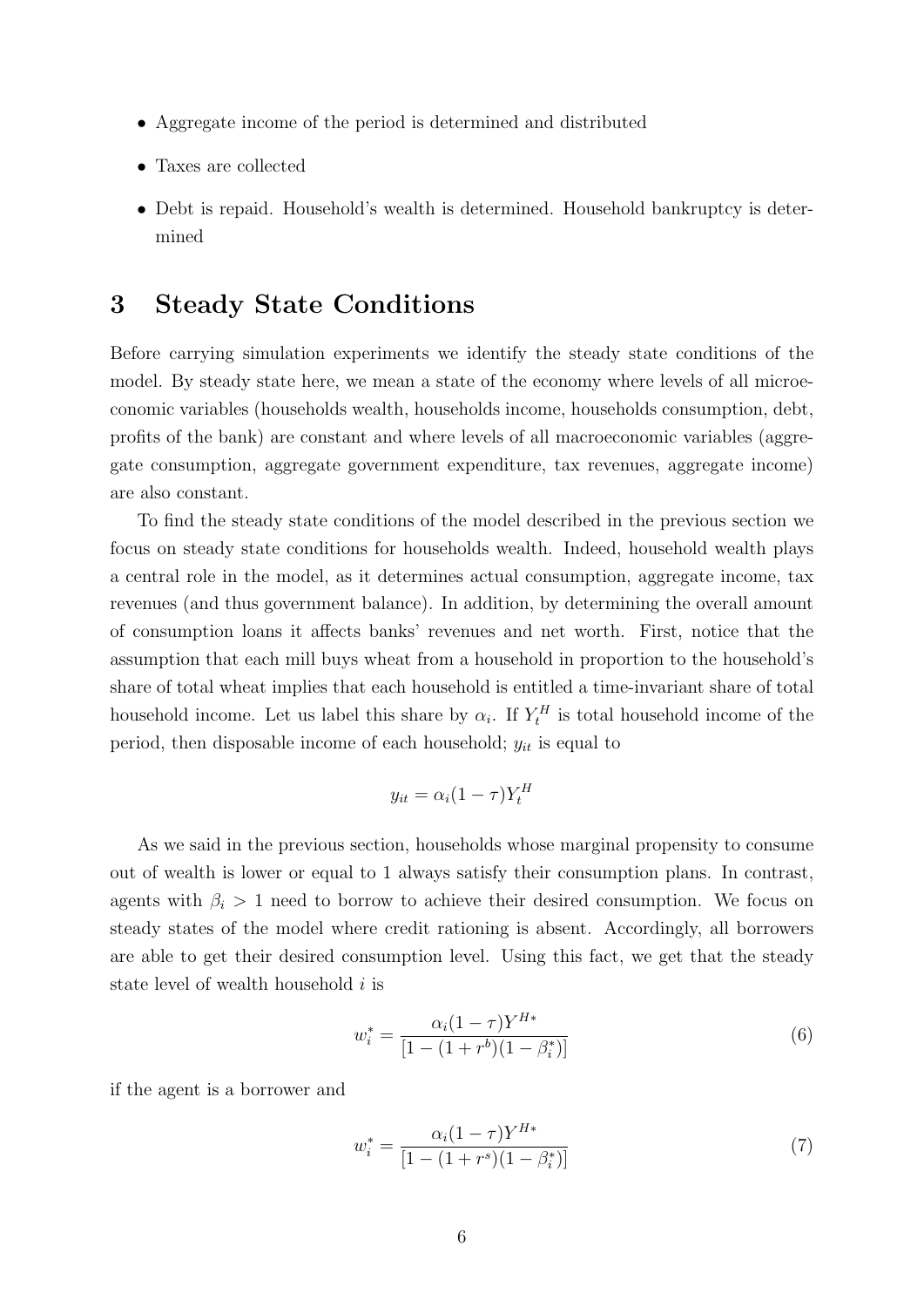if the agent is a saver. Also, notice that the above steady state levels are stable if the following conditions are satisfied

$$
| (1 + r^{b})(1 - \beta_{i}^{*}) | < 1
$$

for a borrower

$$
\mid (1+r^s)(1-\beta_i^*)\mid < 1
$$

for a saver.

Aggregate consumption must be constant in steady state. Thus, we can express steady state individual consumption,  $C_i^*$  as a fraction of steady state aggregate consumption  $C^*$ 

$$
C_i^* = \gamma_i^* C^*, \quad \sum_{i=1}^N \gamma_i^* = 1 \tag{8}
$$

Moreover, by exploiting the fact that, by definition,  $C_i^* = \beta_i^* w_i^*$  and that  $C^* = (1 - \tau) Y^{H*}$ we get the following relations between individual consumption shares  $\gamma_i^*$  and individual marginal propensity to consume  $\beta_i^*$ 

$$
\frac{\beta_i^* \alpha_i}{[1 - (1 + r_b)(1 - \beta_i^*)]} = \gamma_i^*
$$
\n(9)

for a borrower and

$$
\frac{\beta_i^* \alpha_i}{[1 - (1 + r_s)(1 - \beta_i^*)]} = \gamma_i^* \tag{10}
$$

for a saver. Solving for the above equations for  $\beta_i^*$  we get

$$
\beta_i^* = \frac{\gamma_i^* r^b}{\left[\gamma_i^* r^b + (\gamma_i^* - \alpha_i)\right]}
$$
\n(11)

and

$$
\beta_i^* = \frac{\gamma_i^* r^s}{\left[\gamma_i^* r^s + (\gamma_i^* - \alpha_i)\right]}
$$
\n(12)

for a saver.<sup>1</sup>. Furthermore, by exploiting Equations 11 and 12 we designed an algorithm that, for a given distributions of income shares  $\{\alpha_i\}$ , randomly assigns consumption weights to households and computes the values of  $\beta_i^*$  so that the fraction of borrowers in the population is  $0 < \eta^* < 1$  (and the one of savers is  $1 - \eta^*$ ).

<sup>&</sup>lt;sup>1</sup>Incidentally, notice that the above functions are increasing in  $\alpha_i^*$  and decreasing in  $\gamma_i^*$ . It follows that, if we impose that all agents have the same consumption share in steady state  $(\gamma_i = 1/N, \forall i)$  then borrowers should be concentrated in the upper part of the income distribution.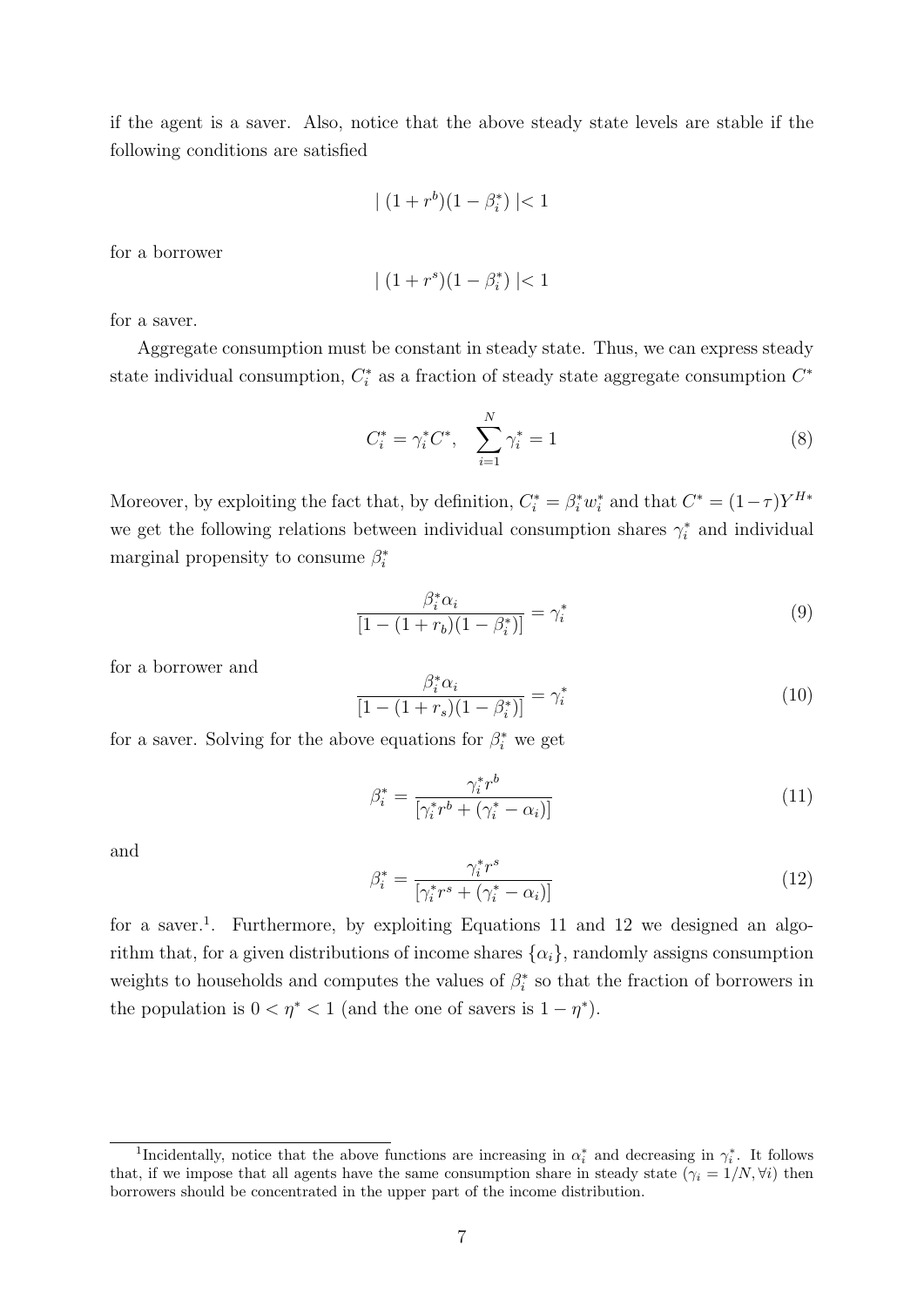## <span id="page-9-0"></span>4 Simulation Experiments

We now discuss the results of the simulation experiments using different fiscal rules in the framework of the model described in Section [2.](#page-4-0) In these simulation experiments we assumed that the economy was initially in the steady state described in Section [3.](#page-7-0) We then shocked the steady state by assuming that a given fraction of households goes bankrupt and tracking the dynamics of output under different types of fiscal rules. In particular, we considered three types of fiscal rules:

- deficit-spending rule. The government keeps the level government spending at the steady state level, and it is allowed to create a deficit if tax revenues fall below the steady state level
- balanced-budget rule I. Government spending is equal to tax revenues in every period
- balanced-budget rule II. The government keeps the level government spending at the steady state level. The tax rate is adjusted accordingly so that tax revenues are equal to government spending in every period.



Figure 1: Evolution of aggregate income as a fraction of steady state income. Deficitspending rule. The values in the legend correspond to different intensities of government expenditures and tax rates.

In each of the above experiment the level of government expenditure (and the tax rate when required) is set as a fraction of the steady state income level, according to a coefficient that captures the "intensity" of fiscal policy in the model. We then repeat each experiment for different intensities of fiscal policy.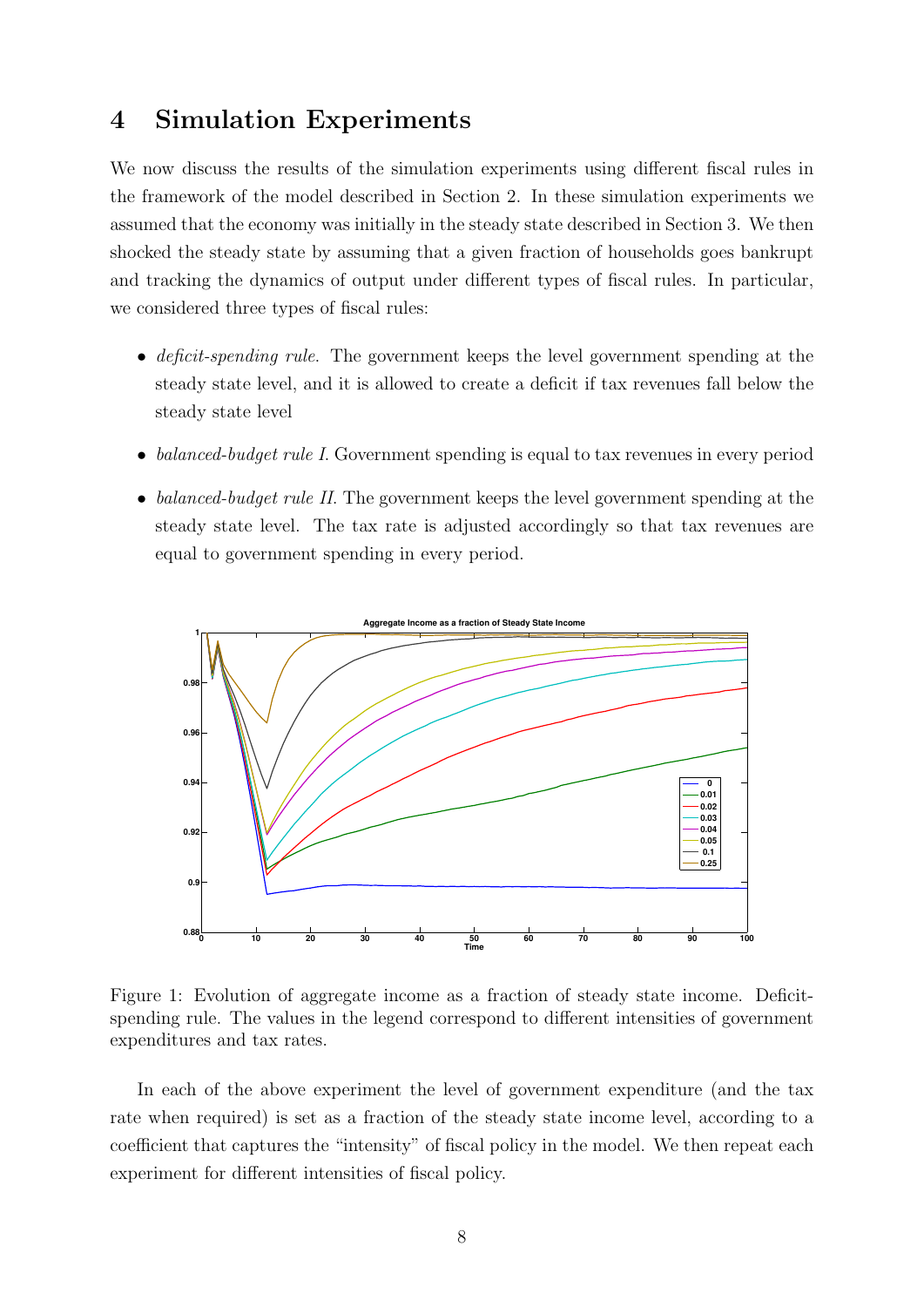Let us begin with the analysis of the deficit-spending rule. Figure 1 shows the evolution of aggregate income as a fraction of steady state income in the aftermath of a bankruptcy shocks. The plot shows two results of the model. First, higher levels of government expenditures (corresponding to higher fiscal policies intensities in the figure) reduce the magnitude of the effects of the shocks. In other words the higher the level of government expenditure the lower is the fall in aggregate output in the aftermath of a shock. Moreover, higher levels of government expenditure lower the persistence of the shock and favors a quicker recovery to the steady state level of income.

In light of the above results we now proceed to calculate fiscal multipliers corresponding to different levels of fiscal policy intensity. More precisely, we calculate fiscal impact multipliers as follows

$$
k_{ki}(t) = \frac{Y_k(t) - Y_i(t)}{G_k(t) - G_i(t)}
$$
\n(13)

In the above expression  $k_{ki}(t)$  is the fiscal multiplier at time t corresponding to the experiment with govt. expenditure intensity  $k$  in relation to the experiment govt. expenditure intensity i.

Figure 2 shows the dynamics of fiscal impact multipliers for different intensities of government expenditure and following a bankruptcy shock. First, the values of fiscal multipliers follow an inverse U-shaped pattern, and peak values are reached after the through of the recession (compare Fig. 2 to Figure 1). Moreover, many fiscal multipliers have peak values that are significantly higher than one. In particular, the value of the peak multiplier is decreasing in the level of the government expenditure. This latter result can be understood by noticing that the impact multipliers are calculated as a ratio between the variation in aggregate income and the variation in government expenditure. As aftershock fall in output is at most of 10% (check the blue line in Figure 1, corresponding to the case where fiscal policy is absent), and given that aggregate output is bounded above by the capacity constraint  $L^{max}$  it comes to no surprise that government intensities values equal or higher than 10% are associated with peak multipliers that are lower than one.

Let us now turn to analyse the evolution of fiscal multipliers in relation to the degree of credit rationing in the economy. Figure 3 compares the evolution of fiscal multipliers to the one of the ratio between actual and desired consumption. A value of the latter lower than one indicates the presence of credit rationing because it implies that some borrowers are unable to satisfy their desired consumption plans and their consumption is limited by their current liquid wealth. Figure 3 shows that the evolution of fiscal multipliers is inversely related to the evolution of actual-to-desired consumption ratio, and thus to credit rationing in the economy. However, the dynamics of fiscal multipliers appears to be lagging the one of credit rationing. This delivers an important results of the model, namely government expenditure is able to trigger variation in output insofar as it is able to let borrowers escape from the credit rationing trap and to get back to effective consumption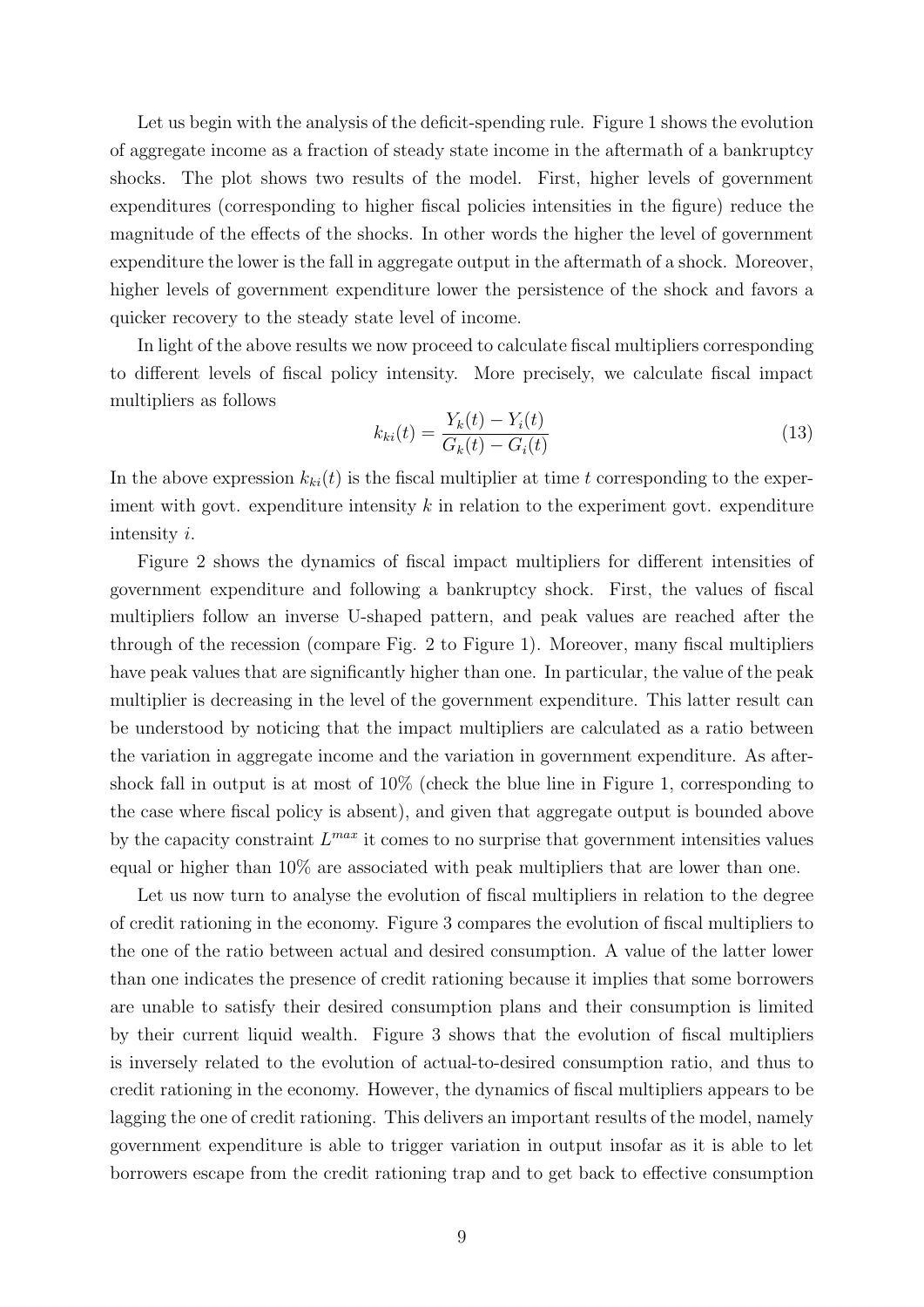

Figure 2: Evolution of fiscal multipliers. Deficit-spending rule. All multipliers are calculated in relation to an intensity  $i = 0.02$  of government expenditure (see also Eq. 13).

levels compatible with their desired plans. Moreover, such a process of "re-leveraging" is faster the stronger is the level of government expenditure in the economy. This is showed by the fact that the peak multiplier is reached much faster for higher levels of government expenditure (see Figure 2).



Figure 3: Evolution of fiscal multipliers (left scale) and ratio between actual and desired consumption (right scale). Deficit-spending rule.

All the above discussion related to experiments with the deficit-spending rule. How do the above results change if we allow for balanced-budget rules? Figure 4 compare the evolution of fiscal multipliers across different fiscal rules. As the plot shows quite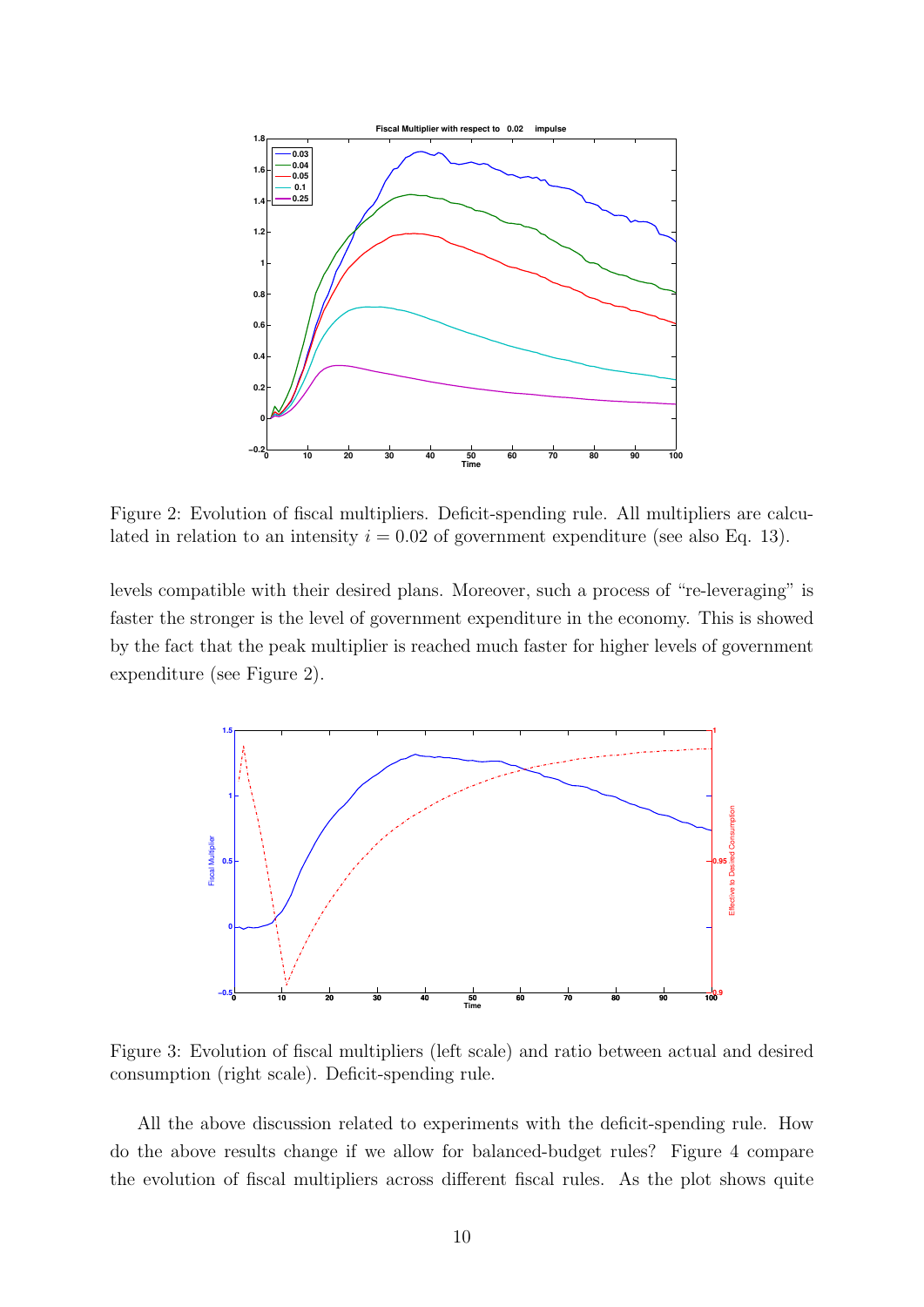

Figure 4: Deficit-spending vs. balanced-budget multipliers. In the plot "baseline" refers to the deficit-spending rule, "bal. budget 1" refers to the balanced-budget rule with endogenous government expenditure, "bal. budget 2" to the balanced budget rule with endogenous tax rate.



Figure 5: Fiscal multipliers for different initial fractions of borrowers in the economy. Deficit-spending rule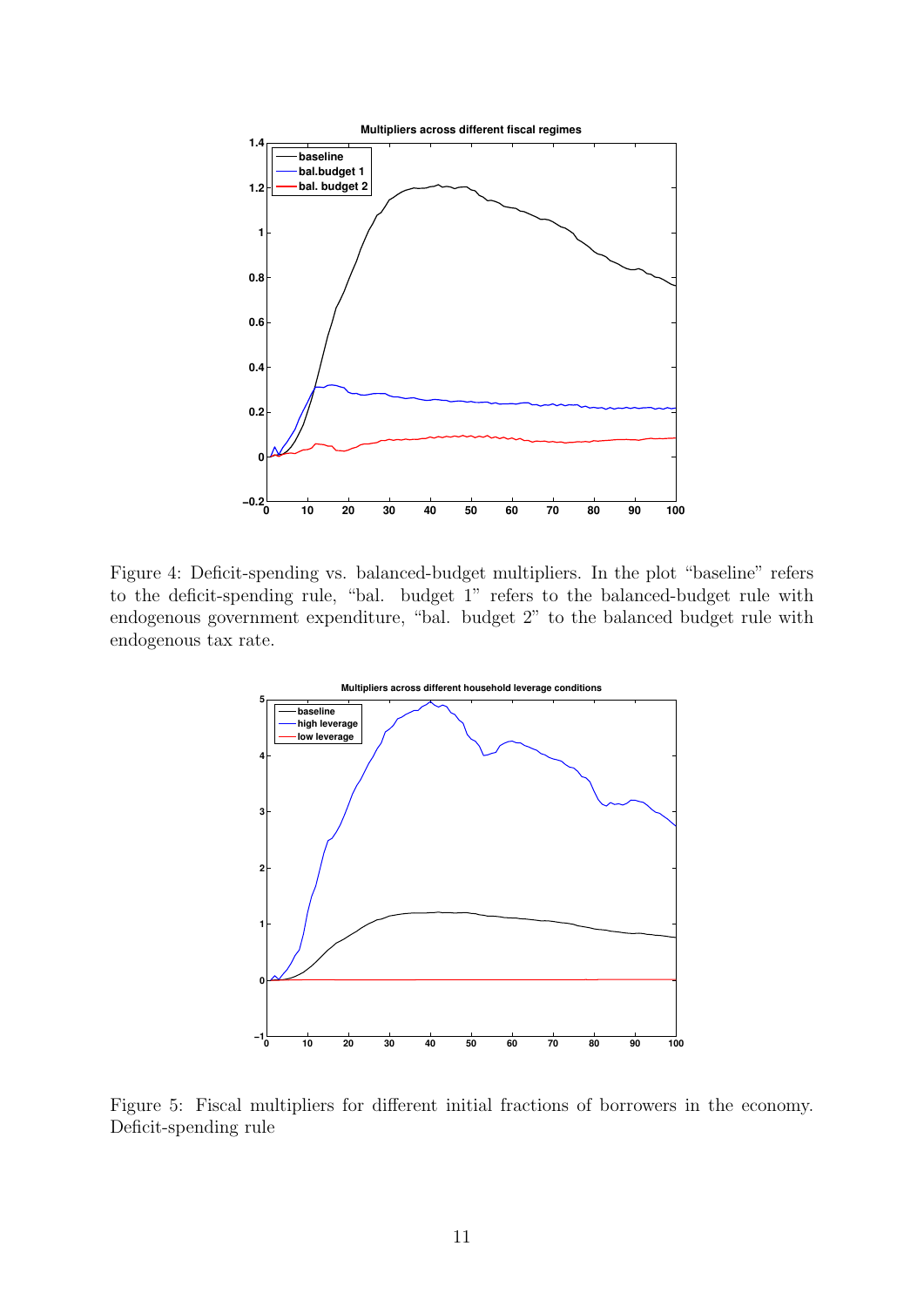starkly balanced-budget fiscal multipliers are always very low. On one hand, decreasing government expenditure to adapt it to falling tax revenues (as it is implied by the balanced-budget rule with endogenous government expenditure), does not help in triggering the re-leveraging process discussed before and restore pre-shock output levels. On the other hand rising the tax rate to fully balance government expenditure (as it is implied by the balanced budget rule with endogenous tax rate) further depresses household disposable incomes that are already falling after the shock and further reinforce credit rationing and de-leveraging in the economy.

To conclude, Figure 5 compares the evolution of fiscal multipliers (with the deficitspending rule) for different initial shares of borrowers in the households population. The latter is a measure of the degree of leverage in the economy as it captures the extent to which total consumption in the economy depends on consumption loans. The plot in the figure clearly shows that fiscal multipliers are growing in the degree of debt leverage in the economy. The same is observed for the magnitude and persistence of the effects of a bankruptcy shock (not shown). The result that multipliers are higher in more leveraged economy is explained by the fact that - to repeat - a greater share of consumption depends on bank loans in such economies and that bankruptcy shocks are going to generate higher degrees of credit rationing. It follows that the re-leveraging process triggered by deficitspending fiscal policy is going to be more pervasive in such economies and, thus, able to lead to higher increases in output in the aftermath of the shock.

## <span id="page-13-0"></span>5 Conclusions

We built a simple agent-based model to study how fiscal multipliers are affected by liquidity constraints in the economy. The model features two classes of heterogenous agents: savers, who can finance desired consumption with their liquid wealth, and borrowers who need bank's loans to satisfy their desired consumption plans. In the model bank's credit supply depends on bank's net worth that is affected by bad debt (if any). Moreover, the government taxes agents and purchases goods according to different fiscal rules. Finally, aggregate income is determined by aggregate demand. In such a framework we showed that small bankruptcy shocks can trigger wide and persistent falls in output. The magnitude and persistence of the shock is inversely related to the intensity of government expenditure in the economy. Moreover, we showed that fiscal multipliers can be significantly higher than one during recessions, and that the value of the multiplier is inversely related to the degree of credit rationing in the economy. Finally, we studied fiscal multipliers across different fiscal regimes and degrees of debt leverage in the economy. We showed that fiscal multipliers associated with balanced budget rules are very low compared to the ones associated with deficit-spending rules. Moreover, fiscal multipliers are higher in more leveraged economies. We plan to extend the model in several directions, by